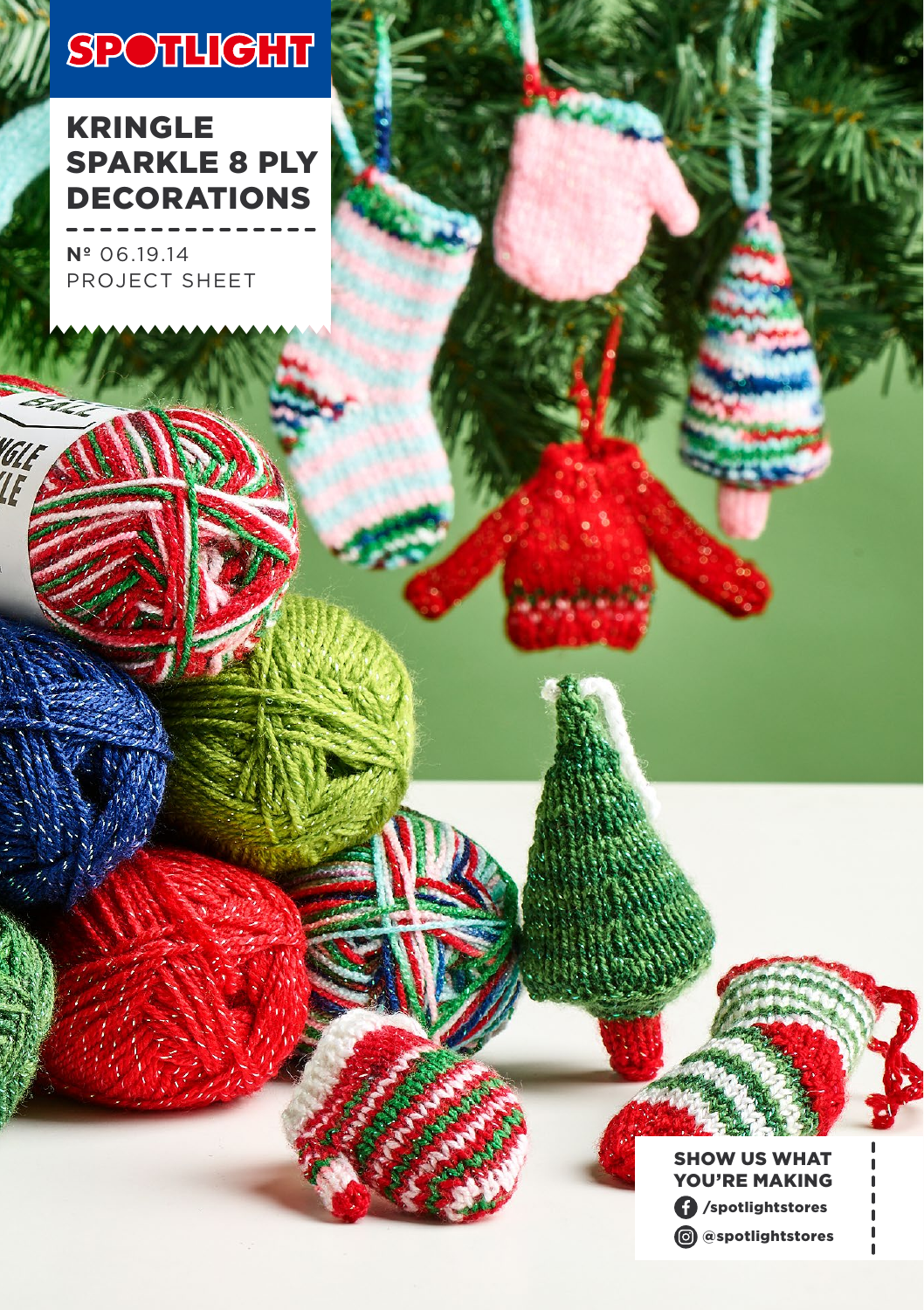### **KRINGLE SPARKLE 8PLY DECORATIONS**

**(Tree, Jumper, Stocking & Mitten)**

## **INTERMEDIATE**

#### **WHAT YOU'LL NEED: TREE**

- "Moda Vera" Kringle 8ply
	- 50g x 1 ball 1st Colour (**C1**) Green/Pastel Mix
	- 50g x 1 ball 2nd Colour (**C2**) Red/Pink
	- 50g x 1 ball 3rd Colour (**C3**) White/Aqua.
- A pair of 3.25mm knitting needles. A 3mm crochet hook
- Hobby fill
- Scissors, yarn needle, tape measure

# **TREE MEASURES:**

Height (approx) 12cm

Excluding hanging loop) Width (approx) 12cm

#### **TENSION**

Correct tension is not essential for this decoration.

#### **INSTRUCTIONS: TREE (BEG AT TOP)**

Using 3.25mm needles and C1, cast on 2 sts.

**1st row** (WS) – Purl.

2nd row (RS) - Inc knitways in each st ... 4 sts.

Rep 1st and 2nd rows once … 8 sts.

**5th row** – Purl.

**6th row** – (K1, inc in next st) 3 times, K2 … 11 sts.

Work 3 rows stocking st, beg with a purl row.

**10th row** – K1, \* inc in next st, K2, rep from \* to last st, K1 … 14 sts.

Work 3 rows stocking st, beg with a purl row.

14th row - K1, \* inc in next st, K2, rep from \*

to last st, inc in last st … 19 sts.

Work 3 rows stocking st, beg with a purl row.

**18th row** - K1, \* inc in next st, K4, rep from \* to last 3 sts, inc in next st, K2 … 23 sts. Work 3 rows stocking st, beg with a purl

row.

**22nd row** – K1, \* inc in next st, K5, rep from \* to last 4 sts, inc in next st, K3 … 27 sts.

Work 3 rows stocking st, beg with a purl row.

**26th row** – K1, \* inc in next st, K6, rep from \* to last 5 sts, inc in next st, K4 … 31 sts.

Work 3 rows stocking st, beg with a purl row.

**30th row** – K1, \* inc in next st, K7, rep from \* to last 6 sts, inc in next st, K5 … 35 sts.

**Next row** – Purl.

#### **SHAPE BASE OF TREE –**

**1st row** (RS) - \* K5, K2tog, rep from \* to end … 30 sts.

**2nd and every foll alt row** – Knit.

**3rd row** - \* K4, K2tog, rep from \* to end ... 25 sts.

**5th row** - \* K3, K2tog, rep from \* to end ... 20 sts.

7th row - \* K2. K2tog, rep from \* to end ... 15 sts.

**9th row** - \* K1, K2tog, rep from \* to end ... 10 sts.

**10th row** – Knit.

**BEG TRUNK –** Using C2, work 6 rows stocking st, beg with a knit row.

**SHAPE BASE – Next row** – (K1, K2tog) 3 times, K1 … 7 sts. **Next row** – Knit. **Next row** – (K1, K2tog) twice, K1 … 5 sts. **Next row** – Knit.

The information on this project sheet is presented in good faith, but no warranty is given, nor results guaranteed. Quantities and selections may vary at each store. Copyright Spotlight 2018.

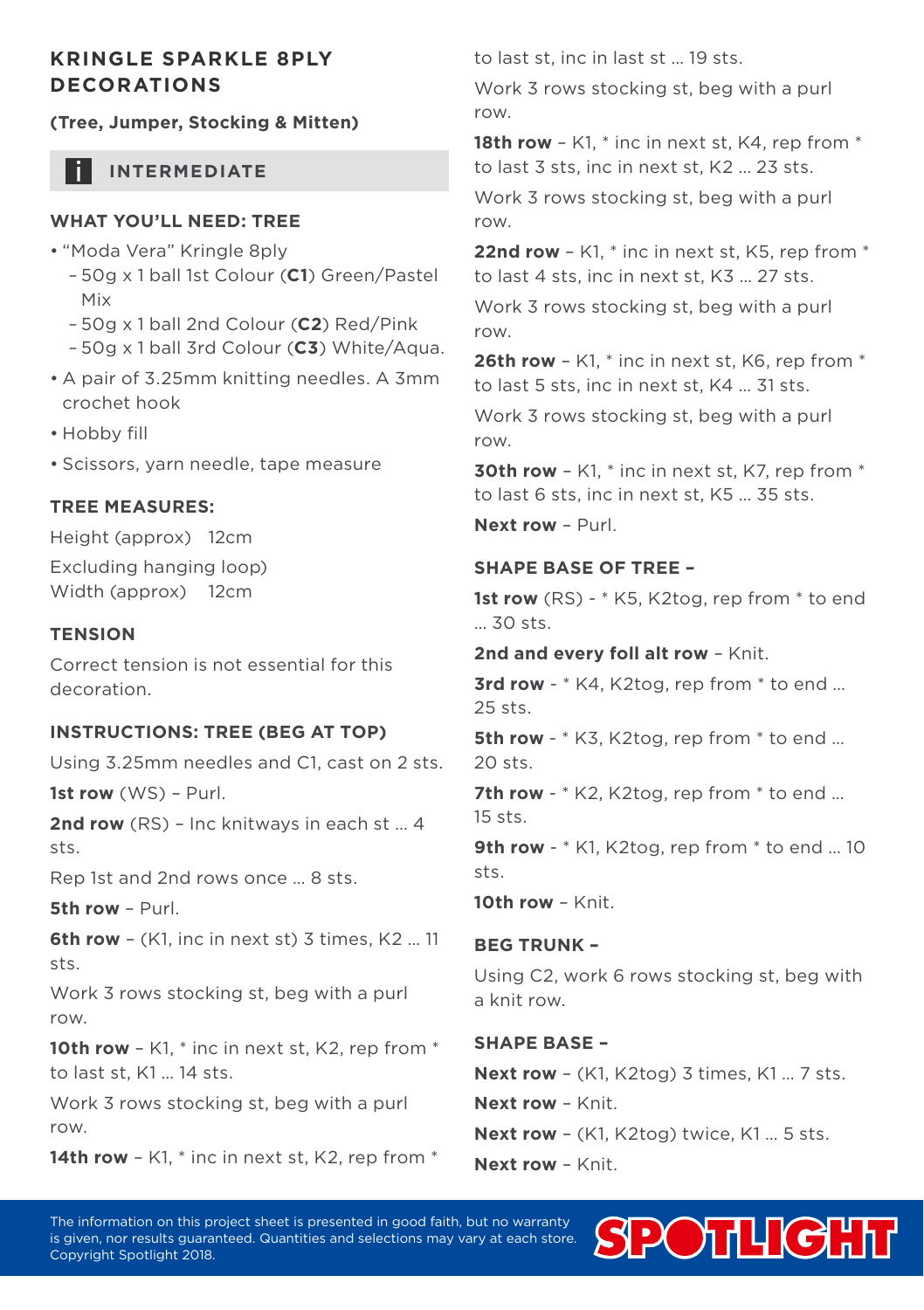Break off C2, leaving a long end.

Thread end through rem sts, draw up tightly and fasten off securely.

Using same end and mattress st, join side edges of trunk tog.

Fill trunk firmly with hobby fill.

Using mattress st and C1, join side edges of base of tree tog.

Cut a 4cm diameter circle of cardboard and insert over base sts. Cont joining tree same, filling with hobby fill and moulding to shape to top of tree.

#### **FINISHING**

DO NOT PRESS.

Using 3mm hook and C3, make a 15cm length of chain.

Fasten off.

Sew centre of chain securely in position to top of tree and knot end of chain tog to form hanging loop.

Make another 2 trees, using colour as pictured.

#### **WHAT YOU'LL NEED: JUMPER**

• "Moda Vera" Kringle 8ply

– 50g x 1 ball 1st Colour (**C1**) Red/Aqua

- 50g x 1 ball 2nd Colour (**C2**) White/ Pastel Mix
- 50g x 1 ball 3rd Colour **(C3**) Green/Pink.
- A pair of 3.25mm knitting needles.
- A 3mm crochet hook
- Scissors, yarn needle, tape measure

#### **JUMPER MEASURES:**

Height (approx excluding hanging loop) 7 cm

**TENSION**

Correct tension is not essential for this decoration.

#### **INSTRUCTIONS: JUMPER**

#### **BEG BACK AND FRONT**

Using 3.25mm needles and C1, cast on 33 sts.

**1st row** (RS) – K2, \* P1, K1, rep from \* to last st, K1.

2nd row - K1,  $*$  P1, K1, rep from  $*$  to end.

**3rd row** – K1 C2, \* K1 C1, K1 C2, rep from \* to end.

**4th row** – P1 C1, \* P1C2, P1 C1, rep from \* to end.

**5th row** – K1 C3, \* K1 C1, K1 C3, rep from \* to end.

**6th row** – P1 C1, \* P1 C3, P1 C1, rep from \* to end.

Using C1 for rem, work 6 rows stocking st, dec one st in centre of 2nd row … 32 sts.

Divide For Back and Front Raglan Armholes – **\*\* 1st row** (RS) – K2tog, K12, K2tog, turn … 14 sts.

**2nd row** – Purl.

**3rd row** – K2tog, K10, K2tog … 12 sts.

**4th row** – Purl.

**5th row** - K2tog, K8, K2tog ... 10 sts.

**6th row** – Purl.

**7th row** - K2tog, K6, K2tog ... 8 sts.

**8th row** – P3, P2tog, P3 … 7 sts.

**9th row** – K2, (P1, K1) twice, K1.

**10th row** - (P1, K1) 3 times, P1.

Cast off in rib. \*\*

With RS facing, join M to rem sts.

Rep from \*\* to \*\*.

#### **SLEEVES**

Using 3.25mm needles and C1, cast on 11 sts. **1st row** (RS) – K2, \* P1, K1, rep from \* to last st, K1.

The information on this project sheet is presented in good faith, but no warranty is given, nor results guaranteed. Quantities and selections may vary at each store. Copyright Spotlight 2018.

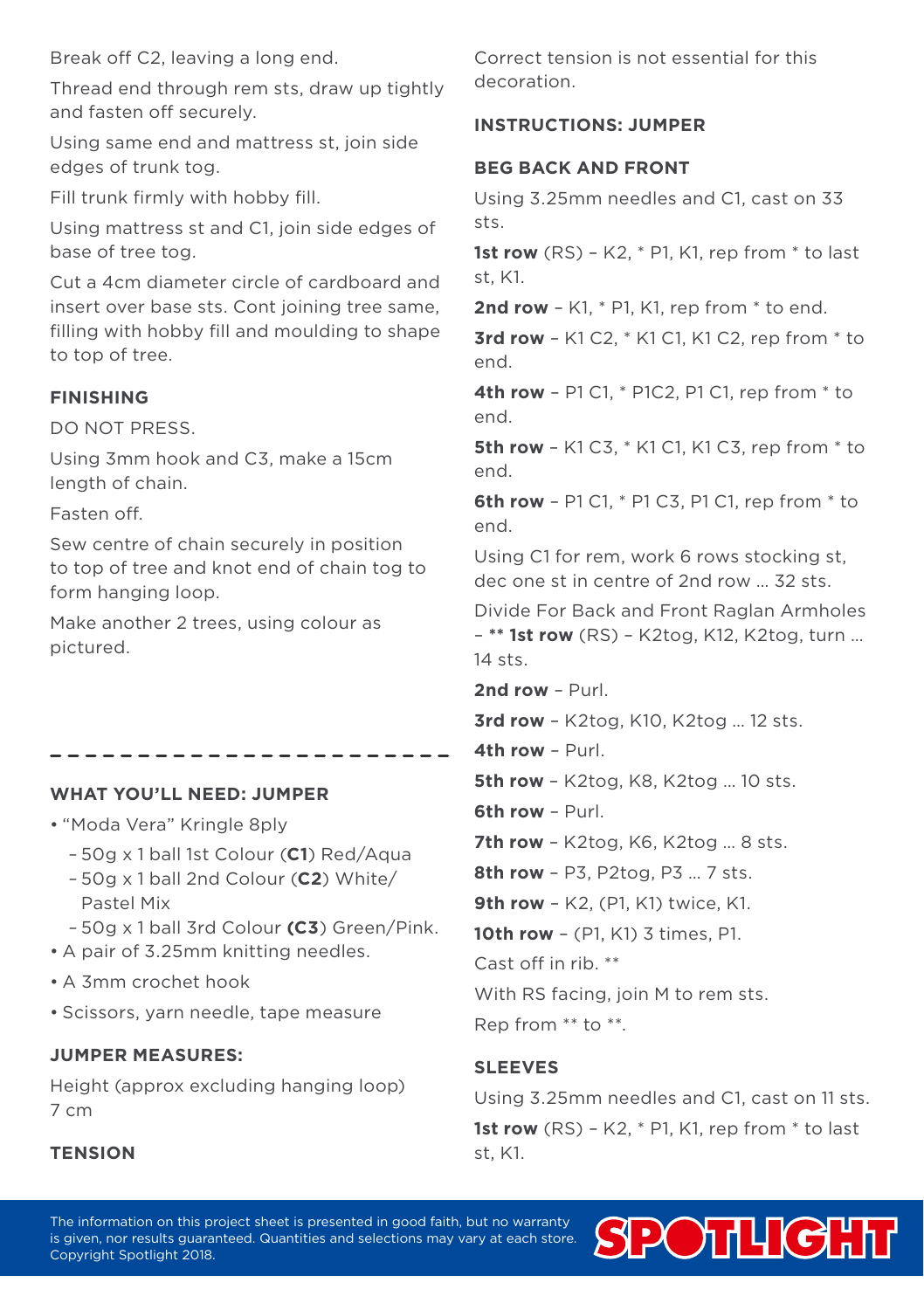2nd row - K1,  $*$  P1, K1, rep from  $*$  to end. Work 12 rows stocking st.

#### **SHAPE RAGLANS**

**1st row** (RS) – K2tog, knit to last 2 sts, K2tog  $.9$  sts.

#### **2nd row** - Purl.

Rep 1st and 2nd rows until 3 sts rem, ending with a 2nd row.

**Next row** – K1, P1, K1.

**Next row** – P1, K1, P1.

Cast off in rib.

#### **FINISHING**

DO NOT PRESS. Using half mattress st, join side seam on Back and Front. Sew in sleeves. Using 3mm hook and C1, make a 15cm length of chain.

Fasten off. Thread chain through centre of back neck and knot end of chain tog to form hanging loop.

#### **WHAT YOU'LL NEED: STOCKING**

• "Moda Vera" Kringle 8ply

----------

- 50g x 1 ball 1st Colour (**C1**) Green/Aqua
- 50g x 1 ball 2nd Colour (**C2**) Red/Pastel Mix
- 50g x 1 ball 3rd Colour (**C3**) White/Pink.
- A pair of 3.25mm knitting needles.
- A 3mm crochet hook
- Scissors, yarn needle, tape measure

#### **STOCKING MEASURES:**

Height (approx excluding hanging loop) 12 cm

#### **TENSION**

Correct tension is not essential for this decoration.

#### **INSTRUCTIONS: STOCKING (BEG AT TOP)**

Using 3.25mm needles and C2, cast on 27 sts.

**1st row** (RS) – K2, \* P1, K1, rep from \* to last st, K1.

2nd row - K1,  $*$  P1, K1, rep from  $*$  to end. Beg Stripe Patt –

Work 4 rows stocking st in stripes of 2 rows C3 and 2 rows C1.

Last 4 rows form stripe patt.

Work a further 14 rows stocking st, thus ending with 2 rows C3.

#### **TURN HEEL –**

Note – When pattern specifies turn – proceed as follows to avoid holes in work. Take yarn under needle and onto other side of work, slip next st onto right-hand needle, take yarn under needle and back to original position, slip st back onto left-hand needle, then turn and proceed as instructed in pattern.

#### **1st row** (RS) - K7 C1, K13 C2, turn.

Do not break off C1.

Using C2 only, 2nd row – Sll 1, P12, turn.

**3rd row** – Sl 1, K11, turn.

**4th row** – Sl 1, P10, turn.

- **5th row** SI 1, K9, turn.
- **6th row** Sl 1, P8, turn.
- **7th row** SI 1, K7, turn.

**8th row** – Sl 1, P6, turn.

**9th row** – Sl 1, K5, turn.

**10th row** – Sl 1, P4, turn.

**11th row** – Sl 1, K3, turn.

**12th row** – Sl 1, P2, turn.

**13th row** – Sl 1, K1, turn.

Break off C2.

Slip 7 sts in C3 from right-hand needle back onto left-hand needle.

Pick up C1 and knit across all sts to end of row, thus completing heel … 27 sts.

Work a further 11 rows stripe patt, beg with

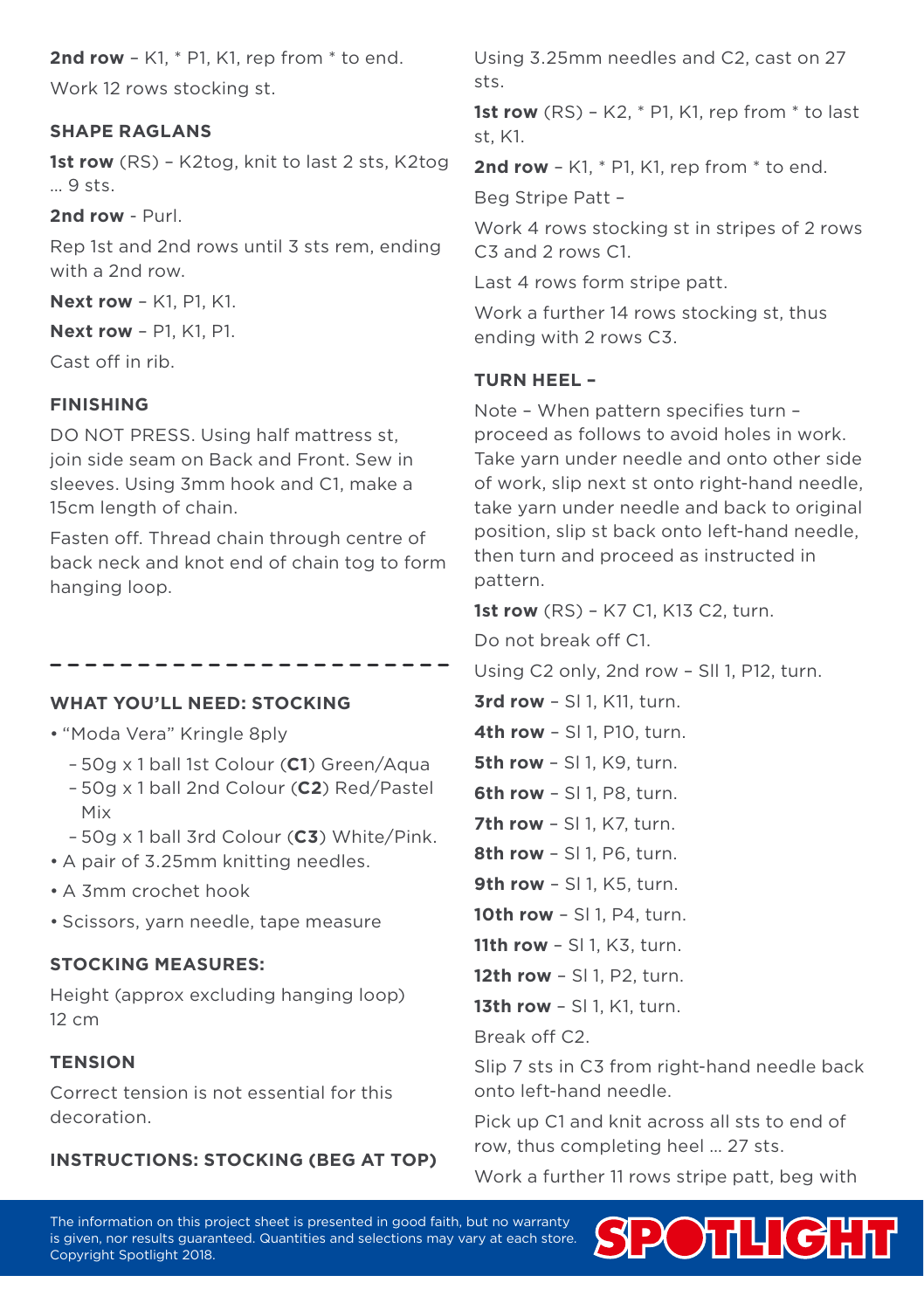1 row C1.

#### **SHAPE TOE**

Using C2 only for rem, work 2 rows stocking st.

**3rd row** (RS) – K4, K2tog, K4, sl 1, K1, psso, K3, K2tog, K4, sl 1, K1, psso, K4 … 23 sts. **4th row** – Purl.

**5th row** – K4, K2tog, K3, sl 1, K1, psso, K1,

K2tog, K3, sl 1, K1, psso, K4 … 19 sts.

**6th row** – Purl.

**7th row** – K4, K2tog, K1, sl 1, K1, psso, K1, K2tog, K1, sl 1, K1, psso, K4 … 15 sts.

Break off C2, leaving a long end.

Thread C2 through rem sts, draw up tightly and fasten off securely, leaving a long end.

#### **FINISHING**

DO NOT PRESS. Using long end of C3 left at toe and mattress st, join toe seam. Using C3 and mattress st, join rem foot and leg seam to C2 rib, then using C2, join rib rows. Using 3mm crochet hook and C2, make a length of chain 15cm long. Thread chain through top of stocking as pictured. Join ends of chain tog to form hanging loop.

#### **WHAT YOU'LL NEED: MITTEN**

- "Moda Vera" Kringle 8ply
	- 50g x 1 ball 1st Colour (**C1**) White/Pastel Mix
	- 50g x 1 ball 2nd Colour (**C2**) Christmas Mix/Pink.
- A pair of 3.25mm knitting needles.
- A 3mm crochet hook
- Scissors, yarn needle, tape measure

#### **MITTEN MEASURES:**

Height Excluding hanging loop) Width (approx) 7cm

#### **TENSION**

Correct tension is not essential for this decoration.

#### **INSTRUCTIONS: MITTEN**

Using 3.25mm needles and C1, cast on 27 sts.

**1st row** (RS) – K2, \* P1, K1, rep from \* to last st, K1.

**2nd row** – K1, \* P1, K1, rep from \* to end. Using C2, work 2 rows stocking st.

#### **SHAPE THUMB**

**1st row** (RS) – K13, M1, K1, M1, K13 … 29 sts. **2nd row** – Purl.

**3rd row** – K13, M1, K3, M1, K13 … 31 sts.

**4th row** – Purl.

**5th row** – K13, M1, K5, M1, K13 … 33 sts.

**6th row** – Purl.

**7th row - K20, turn.** 

**8th row** – P7, turn.

Work 4 rows stocking st on these 7 sts for Thumb.

Break off yarn, thread yarn through rem sts, draw up tightly and fasten off securely leaving a long end.

#### **JOIN THUMB SEAM**

With RS facing, join C2 to last st on righthand needle, knit up 1 st at base of thumb, then knit across rem sts … 27 sts.

Work 7 rows stocking st, beg with a purl row.

#### **SHAPE TOP**

**1st row** (RS) – (K1, sl 1, K1, psso, K8, K2tog) twice, K1 … 23 sts.

**2nd row** – Purl.

**3rd row** – (K1, sl 1, K1, psso, K6, K2tog) twice, K1 … 19 sts.

**4th row** – Purl.